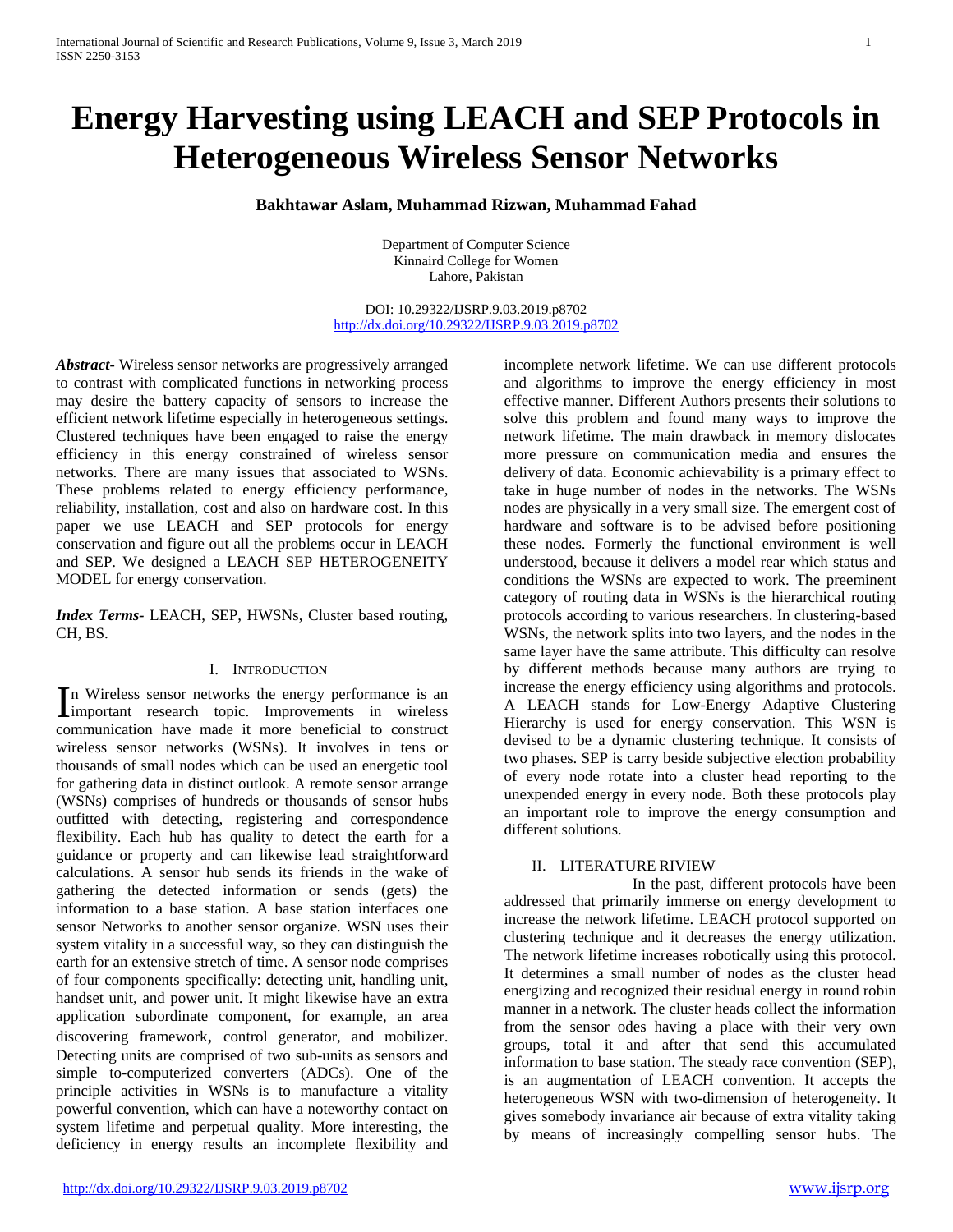heterogeneity can't be delayed for staggered heterogeneous WSNs. The introduced work is approximately on the way to exploit some security methods in LEACH protocol to supply a full proof security by utilizing additional rounds of transmitting to BS and small energy. For this principle, unusual assessment making are introduce to enhance the total security scenario and ingest less energy. At the last, introduced method is specified and then compared for energy utilization. The energy supply to nodes in a WSN is generally controlled by battery, which isn't battery-powered or replaceable. The real test in WSNs is to enhance the energy effectiveness and it is useful to expanding the lifetime of system.

## (i) TL-LEACH PROTOCOL

 In LEACH protocol, CH takes and unite the data from sensors in its own cluster and directly onwards the information to the BS. CH might be sited farther from BS, so it exploits most of its energy for forwarding. So CH will always die faster as compared to other nodes on each level.



**Figure 1 show different levels of cluster heads.** 

A novel version of LEACH identified as Two-level Leach was suggested. In TL LEACH protocol; CH collects data from other cluster fellows as solid LEACH. But on the other hand it delivers the data to the BS straightforwardly. It shares one of the CHs that settle between CH and the BS as a bypass station.

## (ii) E-LEACH PROTOCOL

 The CH selection route increases through Energy-LEACH protocol. It creates remaining energy of nodes as an important metric. Then it determines whether the nodes bend into CH or not after the first round. Corresponding to LEACH protocol, E-LEACH is categorized into pear-shaped.

 In the first round, every node has a similar plausibility to twist into CH, that mean nodes are picked as CHs in a characterized stochastic manner, in the following rounds, the remaining energy of every node is unmistakable after one round correspondence and taken into investigation for deciding the CHs. That mean nodes having more energy will turn into a CHs rather than nodes with less energy.

#### (iii) LEACH-C PROTOCOL

 Flow supplies no fearlessness about the position or potentially number of cluster heads. Progress over the LEACH convention was introduced. The convention, recognized as LEACH-C, treated a concentrated grouping calculation and a similar relentless state stage as LEACH. At the season of set-up period of LEACH-C, every node advances the data about its genuine position (perhaps decided using GPS) and lingering energy level to the sink.



**Figure 2 shows that how every node forward data to the BS**.

## III. PROBLEM STATEMENT

It is an alarming situation that energy is consuming day by day. In trying to solve the energy problems in WSNs, a limited resource of energy is used. Furthermore, the WSNs is designed in order to be able to supply such kind of resources. Energy can be conserved through different protocols and algorithms. In this paper we improve the problems that occur in LEACH and SEP protocols. Also identify that from both these which protocol is best.

## IV. PROPOSED SOLUTION

 Many authors present solution to improve the energy efficiency using different scientific methods, protocols and algorithms. Here we discuss some proposed solution for LEACH and SEP, highlight their problems and explain through planned model.

 We proposed a LEACH SEP Heterogeneity Model. Algorithm was tested by considering single jump correspondence between the CHs and the sink like LEACH.

## *(i)* PROBLEMS in LEACH

The reason we require organize convention, for example, LEACH is because of the way that a node in the system is never again valuable when its battery passes on.

 This convention grants us to space out the lifetime of the node, enabling it to do just the base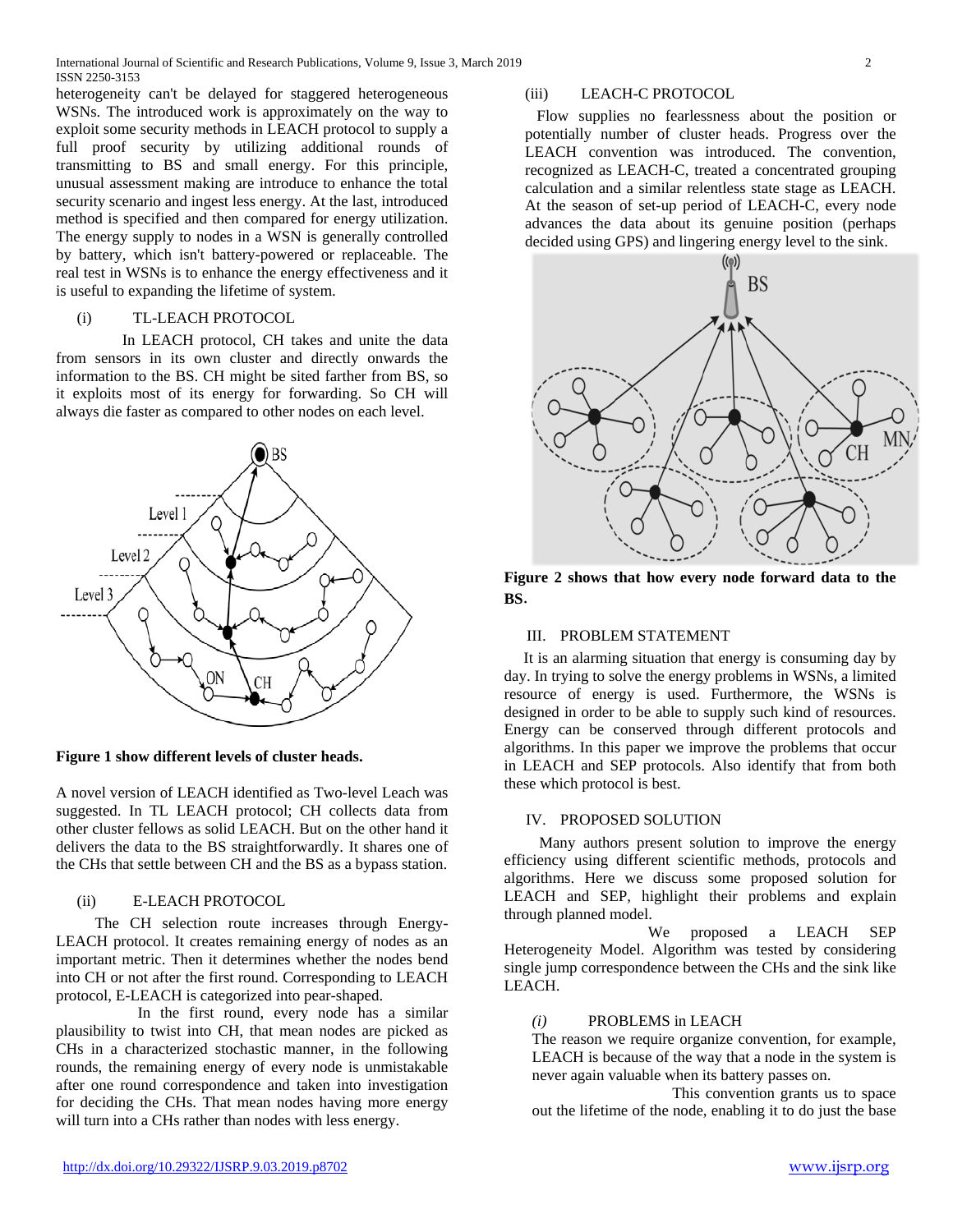International Journal of Scientific and Research Publications, Volume 9, Issue 3, March 2019 3 ISSN 2250-3153

work it unavoidably to exchange the information. It lies in sensor nodes, which are called Cluster Heads.

## *(ii)* WEAKNESS in LEACH

LEACH suppose that

i)-It is only suited for little size network. ii)-All nodes have data to send and so appropriate time slot for a node even some nodes might not have data to transfer.

iii)-Operating cost of clustering completed after a certain period of time.

iv)-System stop inclusion at the time of cluster head failure.

v)-LEACH needs CHs to deliver their collective data to the sink node over a single-hop link.

## *(iii)* CLUSTERING BASE ROUTING IN WSNs



 **Figure 3 shows cluster base routing in WSN.** 

The essential objective on any directing convention is to make the system progressively compelling and helpful. A bunch based steering convention arranged the sensor nodes where each gathering of nodes has a passage or CH.

Detected information is sending to the CH on the other hand and afterward to the BS. It likewise drives some fortune movement on information and acquires then advances it to the BS where this information is required.

(Time division different access) plan and forward exacerbated information from nodes to the BS where these information requirements to take CDMA (Code division different access). Left nodes are bunch individuals/accomplices.

## *(iv)* ENERGY EFFICIENT ALGORITHM

 An energy competent algorithm is presented for P-LEACH protocol. It has the following steps.

# **Algorithm 1: Energy Efficient Algorithm** Step1: Initializing the Network (Nodes (N), Base Station (BS), Location L  $(x,y)$ , Energy $(E)$ )  $Ni = 1$  to 16  $Ei = E1$  to  $E16$  Ni – sends Ei info to BS  $Ni -$  sends  $L(x,y)$  to BS Step 2: Cluster Head Selection For  $(i=0; i \leq 16; i++)$  { If  $Ei = Emax$  Then  $Ni = Chi$  } End if End for Step 3: Giving and receiving messages internally  $BS \rightarrow CH(M)$  to Ni  $Ni\rightarrow$  ack to BS Step 4: Chain Formation and selecting a leader Leader -- Chi (min  $L(x,y)$  & Emax) Path -- CH1 – CH2 – CH3- CH4- BS Step 5: Transferring the Data

```
Ni of respective CHi\rightarrow D(Ni) to CHi
  CHi \leftarrow D(Ni)CH1\rightarrow CH2\rightarrow CH3\rightarrow CH4(L)\rightarrow BS
```

```
 Step 6: Change of Cluster Head 
    For (i=0; i<=16; i++) {
If
    Emax(CHi) \leq Eeff
```
Then

 $Ni(Emax2) = CHi$ 

#### } End if

## *(v)* CLUSTERING HIERARCHY

In LEACH, the groups are restored at each round.

i)-New bunch heads are chosen at each round, so the weight is very much partitioned and stable on the hubs of the system.

ii)-Furthermore every hub goes to the nearest group head to part the channel cost to the sink (which is multiple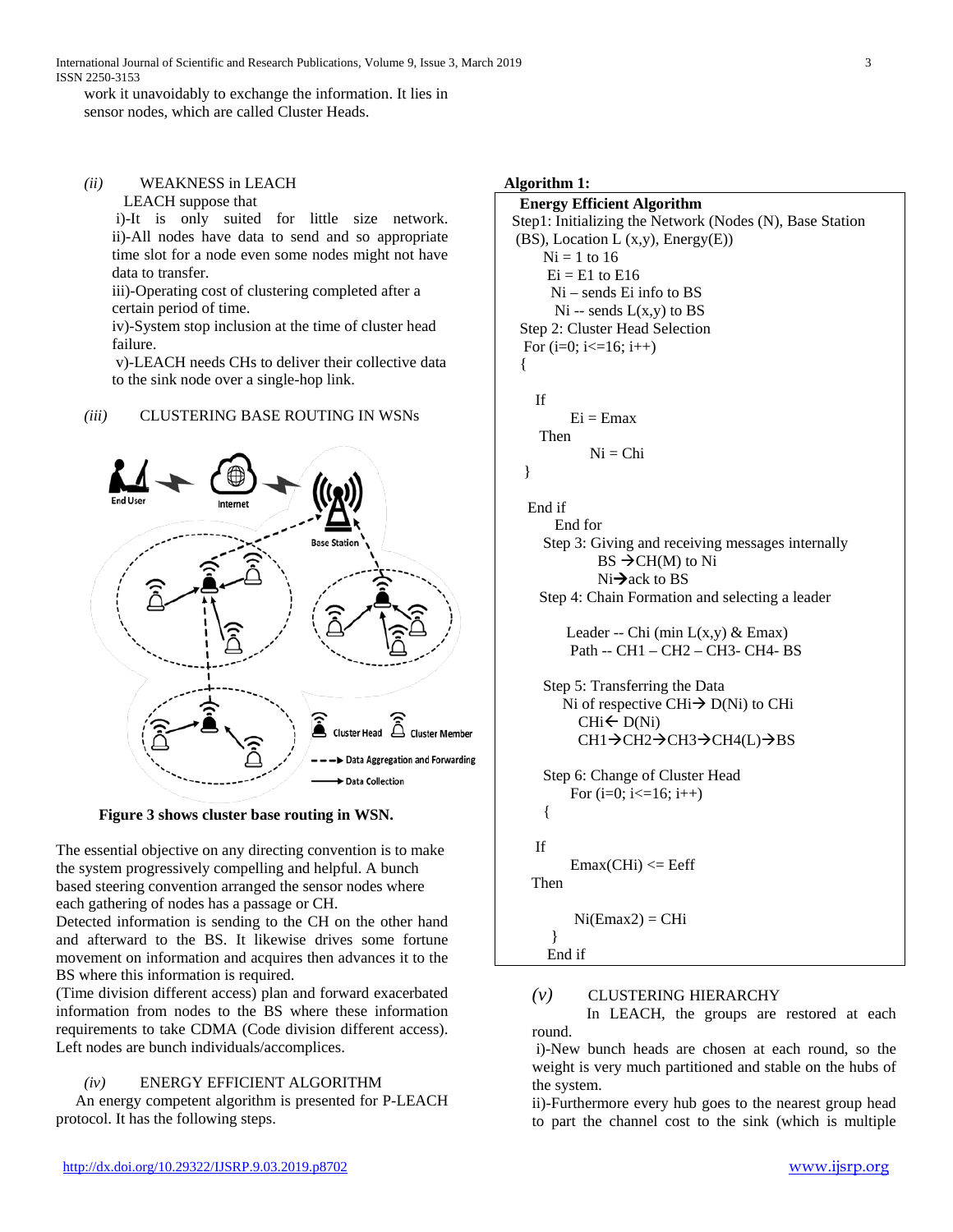International Journal of Scientific and Research Publications, Volume 9, Issue 3, March 2019 4 ISSN 2250-3153

times more prominent than the preparing and activity cost).

iii)-Only the bunch head can educate the sink and may expend a more noteworthy measure of energy, however it grows occasionally for each hub.



**Figure 4: Flowchart for Cluster Heads**

iv)-LEACH Protocol comprises of ideal level of nodes that needs to wind up group heads at each round and advances uniform game plan of nodes.

v)-If the nodes are homogeneous, LEACH guarantees that each node will turn into a bunch head definitely once at each round.

## *(vi)* SEP PROTOCOL

In SEP, a portion of the higher energy nodes are summoned as cutting edge nodes and odds of cutting edge nodes to end up CHs is more as solicit to that of nonpropelled nodes.



 **Figure 5: SEP** 

## a. ADVANTAGES:

SEP does not contain the worldwide learning of energy at each decision round.

b. LIMITATIONS

The disservice of SEP technique is that the decision of

## **Transmission Operations**

## **Receiving Operations**

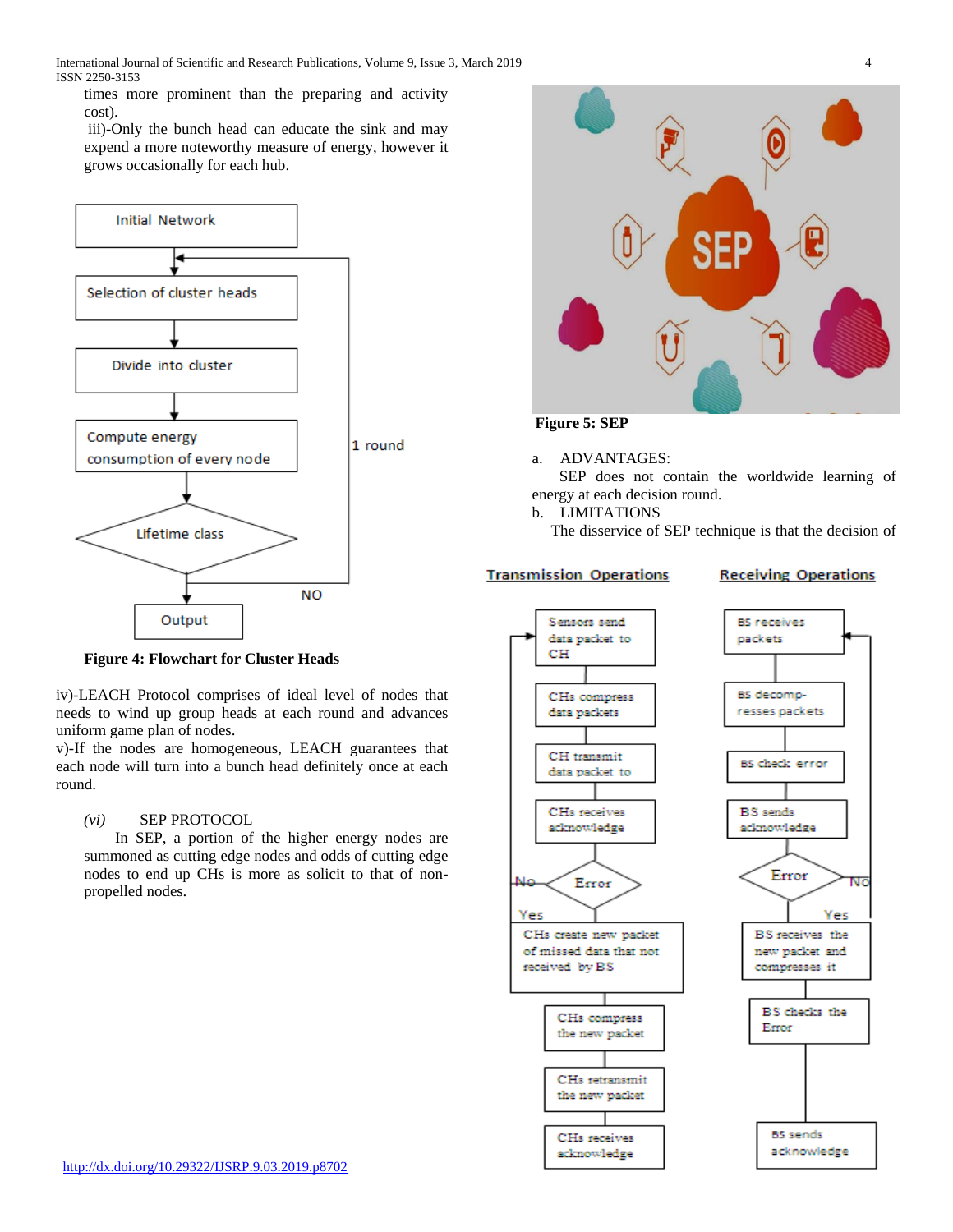International Journal of Scientific and Research Publications, Volume 9, Issue 3, March 2019 5 ISSN 2250-3153

the group heads between these two sorts of nodes isn't dynamic, which results that the nodes that are at a separation far from the ground-breaking nodes will bite the dust first.

#### c. PROBLEMS IN SEP

 Sensors are expensive, so it will be precious to analyze whether the lifespan of a network could be increased by simply assigning spare energy to some active nodes without informing new nodes. We have required to figure out this problem and maximize the lifetime of energy in WSNs using a LEACH SEP Heterogeneity model.

#### VI: LEACH-SEP HETEROGENEITY MODEL

We proposed a model which is called LEACH-SEP Heterogeneity Model. It analyzes both LEACH and SEP; also identify the solution of those problems which occurs in both. We have proposed a heterogeneous energy efficient model after merging the LEACH and SEP protocols to save the energy which is consuming day by day. This model helps us to save energy and increase its lifetime. It consists of two operations, one is transmission operation and other is receiving operation as shown in fig VI.

- **a-** In transmission operation sensor nodes send data to CHs, it squeezes and transfers the data, and received the acknowledgment.
- **b-** In the receiving operation BS receives and dissociates the packets. After checking the error BS sends data from BS to the destination station.
- **c-** So we have to increase energy efficiency and level of heterogeneity, then nodes sends acknowledgment. This process is repeated for all CHs that are forwards to the base station.
- **d-** Remembers that if error creates during both operations then process is repeated again till the start to that point and continues even when the error removes.

#### VII. SIMULATIONS AND RESULT

We have done simulation using MATLAB by running the code of LEACH and SEP protocols. We compare the LEACH and SEP protocols in this paper and also the weakness in LEACH and SEP protocols since of dynamic clustering. In SEP protocol, delay has lower as compared to LEACH protocol. The numbers of packets are not arrived the base station at the time forwarding is called as a packet loss. The output showing in MATLAB is following.

## **a).LEACH protocol results are following**

These are some screenshots of cluster head pattern in LEACH protocol, total number of rounds, average residual energy, total energy, number of active nodes and dead nodes.





**Figure 7:**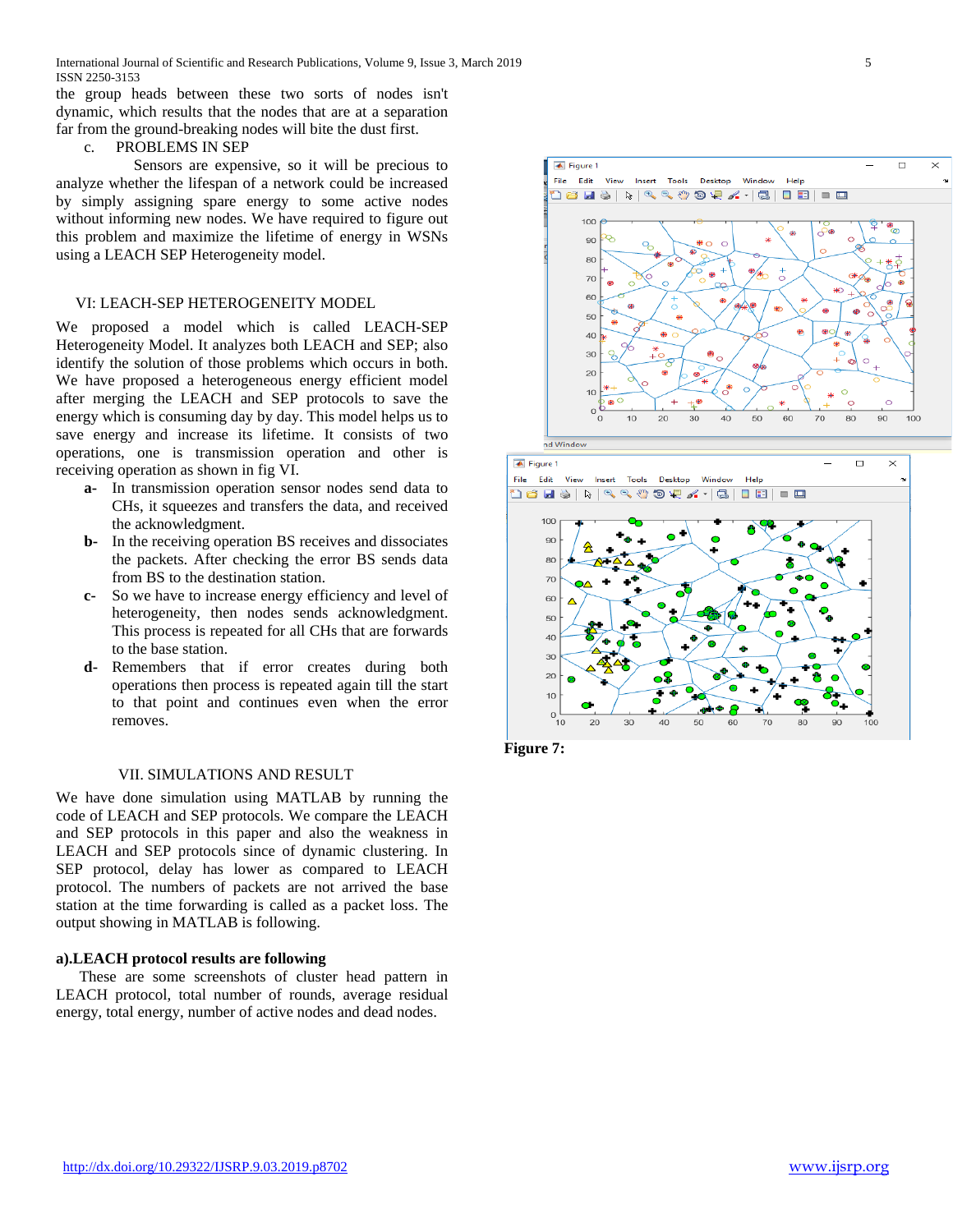







## **b). SEP protocol Results are following Figure: 10**



**Figure: 11**





 $\overline{\bullet}$  Figure 6

## VIII. PERFORMANCE ANALYSIS

So we can conclude that SEP protocol is more stable than

LEACH protocol. SEP is more stable than LEACH due to its heterogeneity level in its structure. Table 1 presents the performance criteria of LEACH and SEP. This performance analysis shows that SEP is more stable than LEACH. Table: 1 shows the comparison and their performance Metris. Table:1

| <b>Performance</b>           | <b>LEACH</b>                                  | SEP                                        |
|------------------------------|-----------------------------------------------|--------------------------------------------|
| <b>Analysis</b>              |                                               |                                            |
| i-<br>Heterogeneity<br>Level | <b>Not Present</b>                            | Two                                        |
| ii-Cluster<br>Stability      | Lower than SEP                                | Moderate                                   |
| iii-Energy<br>Efficiency     | Low as compare<br>to Sep                      | Moderate                                   |
| $iv$ -CH<br>Selection        | Based on Initial<br>residual<br>and<br>Energy | Based on Initial and<br>residual<br>Energy |
| v-Network<br>Lifetime        | than<br>Lower<br><b>SEP</b>                   | Moderate                                   |

## X. References

- [1] Wassim Drira," A Hybrid Authentication and Key Establishment Scheme for WBAN", IEEE 11th International Conference on Trust, Security and Privacy in Computing and Communications, Vol. 2, No.3, pp.78-83, 2012
- [2] TsengY.C., Y.S. Chen, and J.P. Sheu, "The broadcast storm problem in a Wireless Sensor Networks, " In Proceeding of the 5th ACM/IEEE International Conference on Mobile Computing and Networking, NY, USA,1999, pp. 51-162..
- [3] Tripti S, Brijesh K, Geetam T," Performance Comparision of LEACH, SEP and DEEC Protocol in Wireless Sensor Network," Jan 2012. [https://www.researchgate.net/publication/268483930\\_Performance\\_Com](https://www.researchgate.net/publication/268483930_Performance_Comparision_of_LEACH_SEP_and_DEEC_Protocol_in_Wireless_Sensor_Network) [parision\\_of\\_LEACH\\_SEP\\_and\\_DEEC\\_Protocol\\_in\\_Wireless\\_Sensor\\_N](https://www.researchgate.net/publication/268483930_Performance_Comparision_of_LEACH_SEP_and_DEEC_Protocol_in_Wireless_Sensor_Network) [etwork](https://www.researchgate.net/publication/268483930_Performance_Comparision_of_LEACH_SEP_and_DEEC_Protocol_in_Wireless_Sensor_Network) [accessed Nov 27 2018].
- [4] G. Smaragdakis, I. Matta, A. Bestavros, "SEP: A Stable Election Protocol for clustered heterogeneous wireless sensor networks", Second International Workshop on Sensor and Actor Network Protocols and Applications (SANPA 2004), 2004.
- [5] Heinzelman WB, Chandrakasan A, Balakrishnan H. Energy-efficient communication protocols for wireless microsensor networks. In:

 $\Box$